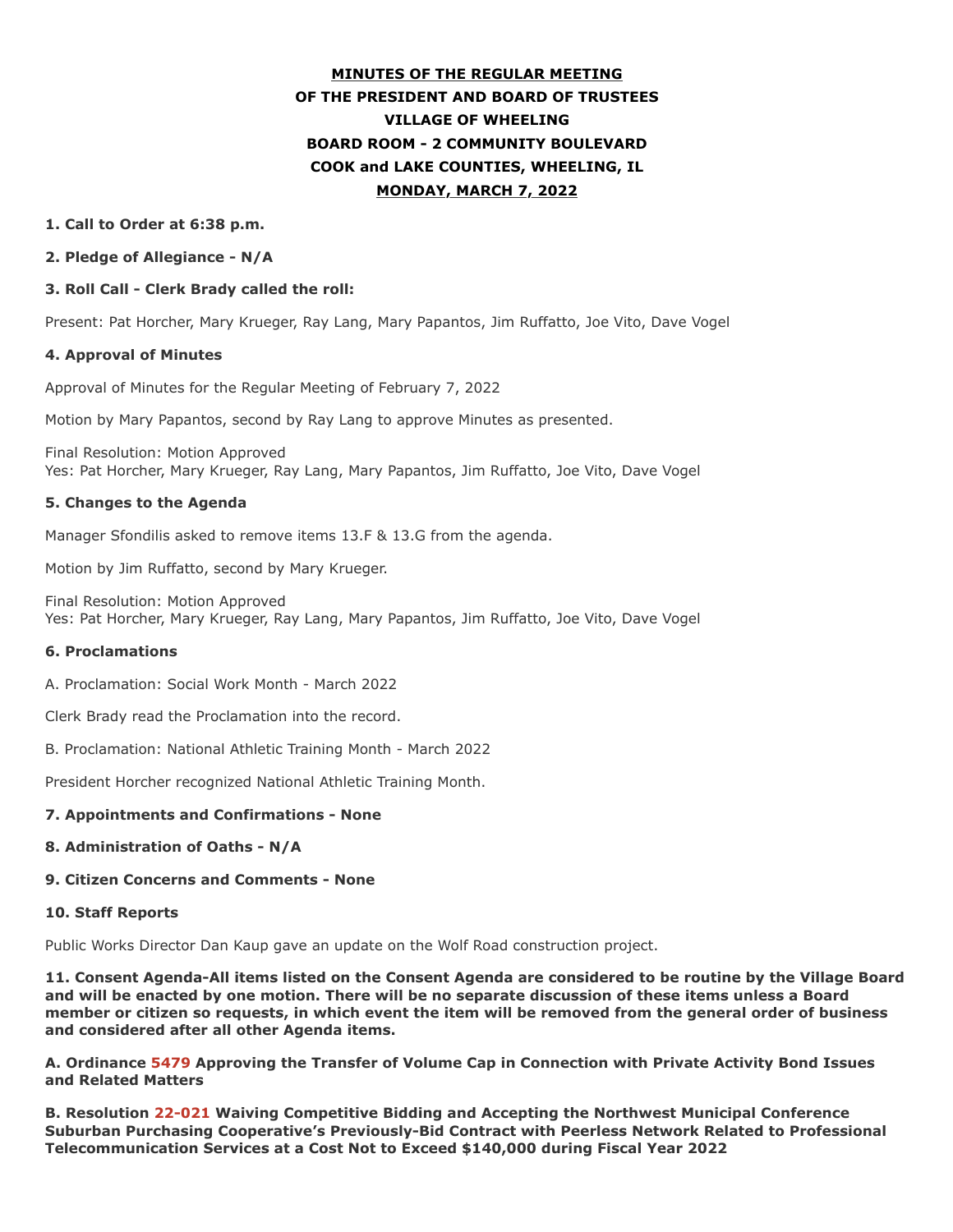**C. Resolution 22-022 Accepting and Approving a Publicly Bid Contract with Stenstrom Petroleum Services Group for Underground Storage Tank Replacement at North Station in the Amount of \$152,280 for FY 2022**

**D. Resolution 22-023 Accepting and Approving a Publicly Bid Contract with Langos Corp. in the Amount of \$119,500 for the Demolition of the Building at 561 W. Dundee Road (Formerly Collins Fireplace)**

**E. Resolution 22-024 Approving a Professional Services Agreement with Christopher B. Burke Engineering, Ltd. for Storm Sewer Design Services in an Amount Not to Exceed \$26,600 for FY 2022**

**F. Resolution22-025 Approving a Contract with the RJN Group for Sanitary Sewer Evaluation Services (SSES) in an Amount Not to Exceed \$40,000 for FY 2022**

**G. Ordinance 5480 Amending Chapter 4.32 of the Village of Wheeling's Municipal Code, "Alcoholic Liquor Dealers," Specifically Section 4.32.085, to Increase the Authorized Number of Class D-4 Liquor Licenses**

Motion by Ray Lang, second by Jim Ruffatto to approve Consent Agenda as Presented.

Final Resolution: Motion Approved Yes: Pat Horcher, Mary Krueger, Ray Lang, Mary Papantos, Jim Ruffatto, Joe Vito, Dave Vogel

#### **12. Old Business - None**

#### **13. New Business - All Listed Items for Discussion and Possible Action**

#### **A. Public Hearing Re: Request for a Cook County Class 7c Real Estate Tax Assessment for MOR-SEL GROUP, LLC – 250 Alice Street**

Clerk Brady read the Public Hearing title into the record. President Horcher read the Public Hearing Rules.

The Public Hearing opened at 6:51 p.m.

President Horcher asked if any member of the public wished to be recognized. Seeing that no member of the public wished to be recognized, President Horcher asked for a Motion to close the Public Hearing.

Motion by Dave Vogel, second by Mary Papantos to Close the Public Hearing

Final Resolution: Motion Approved, the Public Hearing closed at 6:52 p.m. Yes: Pat Horcher, Mary Krueger, Ray Lang, Mary Papantos, Jim Ruffatto, Joe Vito, Dave Vogel

#### **B. Ordinance 5481 Amending Title 19, Zoning, of the Wheeling Municipal Code in Order to Modify Zoning Regulations to Establish a Motor Vehicle Custom Shop Land Use [Docket No. 2022-04]**

Clerk Brady read the legislation title into the record.

Community Development Director Ross Klicker introduced the item. Property owner Paul Moreno and attorney Harold W. Francke were presented and answered a question from the Board. Trustee Lang spoke in favor of the amendment.

Motion by Jim Ruffatto, second by Mary Papantos.

Final Resolution: Motion Approved Yes: Pat Horcher, Mary Krueger, Ray Lang, Mary Papantos, Jim Ruffatto, Joe Vito, Dave Vogel

#### **C. Resolution 22-026 Consenting to a Cook County Class 7c Real Estate Tax Assessment Classification for the Property Located at 250 Alice Street in the Village of Wheeling, Cook County, Illinois**

Clerk Brady read the legislation title into the record.

Economic Development Director Patrick Ainsworth gave an overview of the request; there were no questions from the Board.

Motion by Dave Vogel, second by Ray Lang.

Final Resolution: Motion Approved Yes: Pat Horcher, Mary Krueger, Ray Lang, Mary Papantos, Jim Ruffatto, Joe Vito, Dave Vogel

#### **D. Ordinance 5482 Granting a Variation from Title 19, Zoning, and Title 17, Planning, Subdivisions and**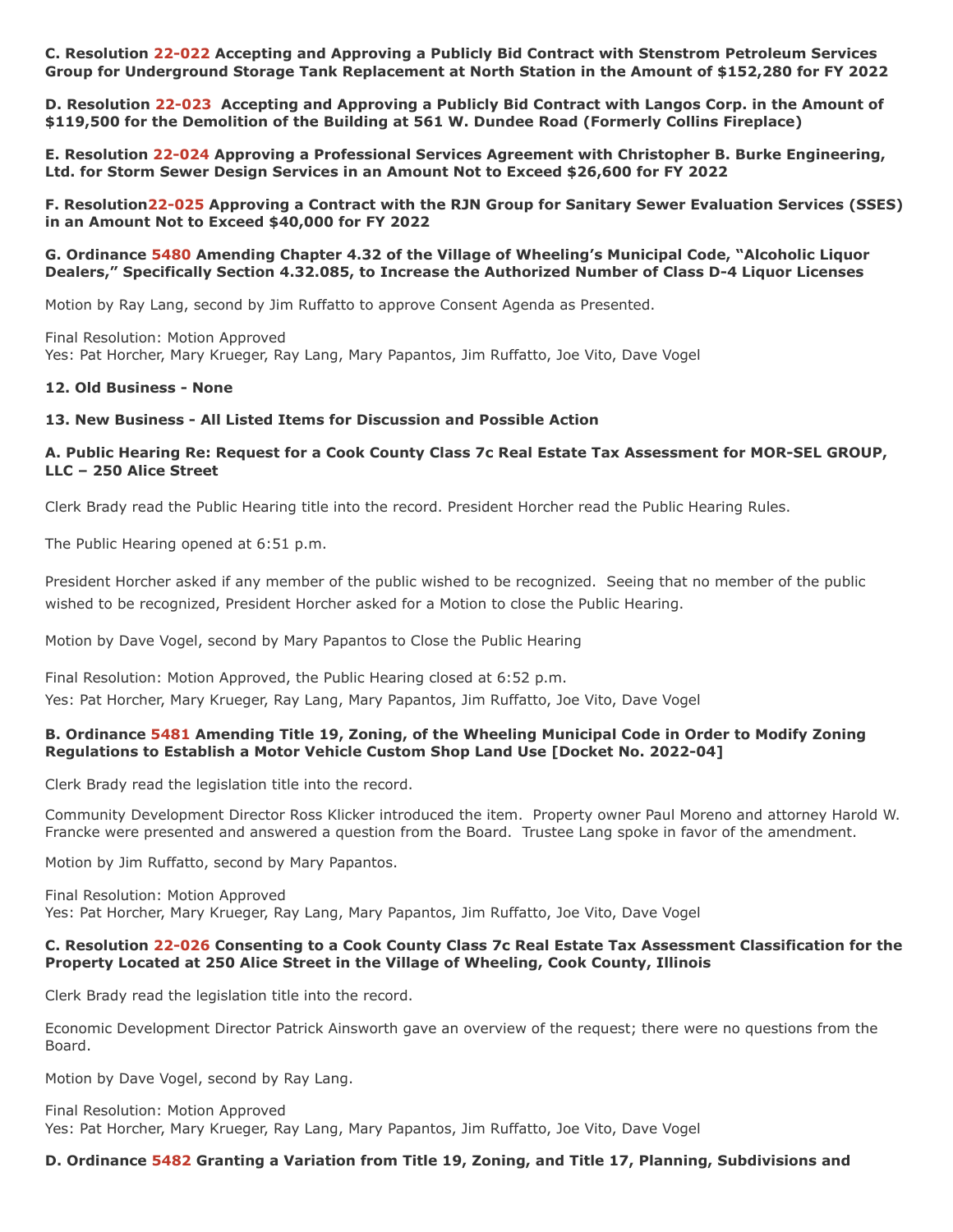#### **Developments, to Reduce the Required Minimum Lot Size at 1005 S. Wolf Road (Lot 6, Atlantic Aviation) [Docket No. 2021-54A]**

Clerk Brady read items 13.D, 13.E & 13.H into the record. Director Klicker reviewed the projects and answered a question from the Board.

Motion by Ray Lang, second by Mary Papantos.

Final Resolution: Motion Approved Yes: Pat Horcher, Mary Krueger, Ray Lang, Mary Papantos, Jim Ruffatto, Joe Vito, Dave Vogel

#### **E. Ordinance 5483 Granting a Variation from Title 19, Zoning, and Title 17, Planning, Subdivisions and Developments, to Reduce the Required Minimum Lot Size at 1011 S. Wolf Road (Lot 7, Atlantic Aviation) [Docket No. 2021-54B]**

Motion by Dave Vogel, second by Jim Ruffatto.

Final Resolution: Motion Approved Yes: Pat Horcher, Mary Krueger, Ray Lang, Mary Papantos, Jim Ruffatto, Joe Vito, Dave Vogel

## **F. Resolution Approving the Final Plat of Atlantic Aviation Subdivision (Current Address 1011 S. Wolf Road) [Docket No. 2021-55]**

this item was removed from the agenda

**G. Ordinance Vacating Kerry Lane, Ande Avenue and Cindy Lane (Atlantic Aviation) [Docket No. 2022-09]** this item was removed from the agenda

#### **H. Ordinance 5484 Granting Major Site Plan and Building Appearance Approval for a Fuel Farm, 951 S. Wolf Road (Atlantic Aviation) [Docket No. 2021-53]**

Motion by Mary Krueger, second by Ray Lang.

Final Resolution: Motion Approved Yes: Pat Horcher, Mary Krueger, Ray Lang, Mary Papantos, Jim Ruffatto, Joe Vito, Dave Vogel

#### **I. Resolution 22-027 Approving the Preliminary Plat of DiCosola Estates Subdivision (Current Address 747 S. Elmhurst Road) [Docket No. 2021-08]**

Clerk Brady read the legislation title into the record. Director Klicker introduced the item. Petitioner Mike DiCosola was present and answered questions from the Board.

Motion by Dave Vogel, second by Mary Papantos.

Final Resolution: Motion Approved Yes: Pat Horcher, Mary Krueger, Ray Lang, Mary Papantos, Jim Ruffatto, Joe Vito, Dave Vogel

#### **J. Ordinance 5485 Amending Title 19, Zoning, Appendix A – Use Table, of the Wheeling Municipal Code, in Order to Modify Zoning Regulations to Permit Assembly Use in the I-3 General Industrial Zoning District [Docket No. 2022-02]**

Clerk Brady read the legislation title into the record. Director Klicker reviewed the request and stated that the Plan Commission did not recommend approval. Petitioners Marina and Yanni Elyash were present and addressed the Board. Board discussion followed regarding hours of assembly, room capacity, parking standards, and weekend activities in an industrial area.

Michael Elyash, owner of Living Royal Inc., spoke in support of the amendment.

Motion by Dave Vogel, second by Ray Lang.

Final Resolution: Motion Approved Yes: Pat Horcher, Mary Krueger, Ray Lang, Mary Papantos, Jim Ruffatto, Joe Vito, Dave Vogel

## **K. Resolution 22-028 Approving a Contract with BS&A Software in an Amount Not to Exceed \$425,761 for Enterprise Resource Planning Software, Equipment, and Implementation Services**

Clerk Brady read the legislation title into the record. Finance Director Michael Kaplan introduced the item on behalf of Finance, Community Development and Information Technology Departments. Directors Kaplan, Klicker and IT Director Ursan answered questions from the Board.